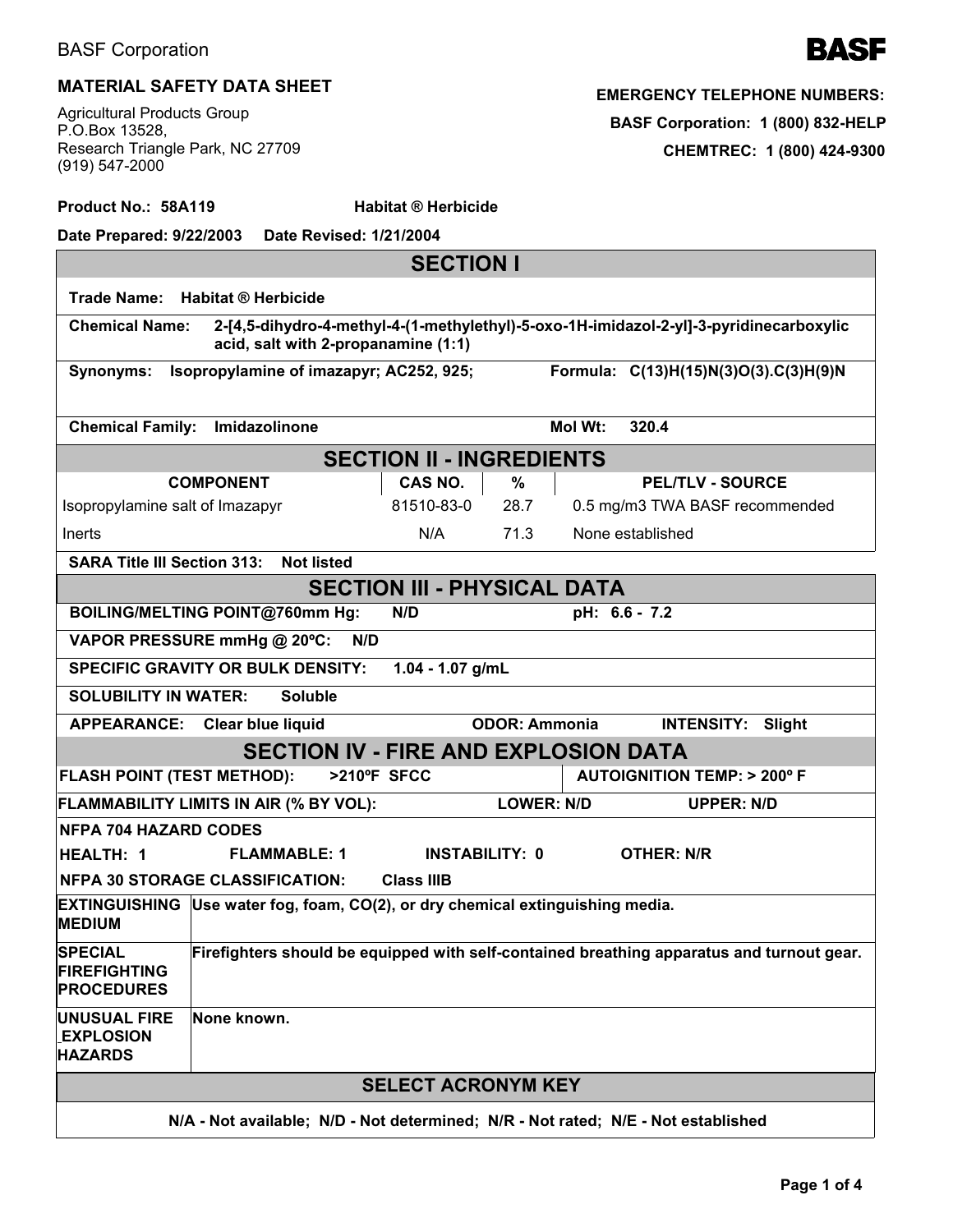## **SECTION V - HEALTH DATA**

### **TOXICOLOGICAL TEST DATA:**

Data for formulated product:

Rat, Oral LD50 (combined sexes) > 5000 mg/kg

Rabbit, Dermal LD50 (combined sexes) > 2000 mg/kg

Rat, Inhalation LC50  $(4 \text{ hr}) > 4.62 \text{ mg/L}$ 

Rat, Inhalation LC50 (1 hr calculated) > 18.48 mg/L

Rabbit, Eye Irritation - Not Irritating

Rabbit, Skin Irritation - Mildly irritating

Guinea pig, Dermal Sensitizer - Not Sensitizer

## **OSHA, NTP, or IARC Carcinogen:** Not listed.

#### **EFFECTS OF OVEREXPOSURE:**

| <b>CAUTION</b>              | See Product Label and Directions For Use for additional precautionary statements.                                               |  |  |  |  |  |
|-----------------------------|---------------------------------------------------------------------------------------------------------------------------------|--|--|--|--|--|
|                             | Avoid contact with skin, eyes, and clothing. Avoid breathing spray mist.                                                        |  |  |  |  |  |
|                             | Existing medical conditions aggravated by this product:                                                                         |  |  |  |  |  |
| None known.                 |                                                                                                                                 |  |  |  |  |  |
| <b>FIRST AID PROCEDURES</b> |                                                                                                                                 |  |  |  |  |  |
| If on skin:                 | Wash with plenty of soap and water. Get medical attention if irritation persists.                                               |  |  |  |  |  |
| If in eyes:                 | Flush eyes with plenty of water. Call a physician if irritation persists.                                                       |  |  |  |  |  |
| If inhaled:                 | Remove victim to fresh air. If not breathing, give artificial respiration, preferably mouth-to-mouth. Get medical<br>attention. |  |  |  |  |  |

## **If swallowed:** Call a physician or Poison Control Center. Drink 1 or 2 glasses of water and induce vomiting by touching back of throat with finger. If person is unconscious, do not give anything by mouth and do not induce vomiting. **Note to physician:** Treat symptomatically. No specific antidote.

**Note:** Have the product container or label with you when calling a poison control center or doctor or going for treatment.

# **SECTION VI - REACTIVITY DATA**

**STABILITY:** Stable. Do not store below 32º F or above 100º F.

**CONDITIONS TO AVOID:** Store in original container in cool,dry, well ventilated place away from ignition sources, heat or flame.

**CHEMICAL INCOMPATIBILITY:** Oxidizing agents and reducing agents.

**HAZARDOUS DECOMPOSITION PRODUCTS:** Including but not limited to oxides of carbon and nitrogen.

**HAZARDOUS POLYMERIZATION:** Does not occur.

**CONDITIONS TO AVOID:** Does not polymerize.

**CORROSIVE TO METAL:** Mild steel, brass **No. 1. OXIDIZER:** No.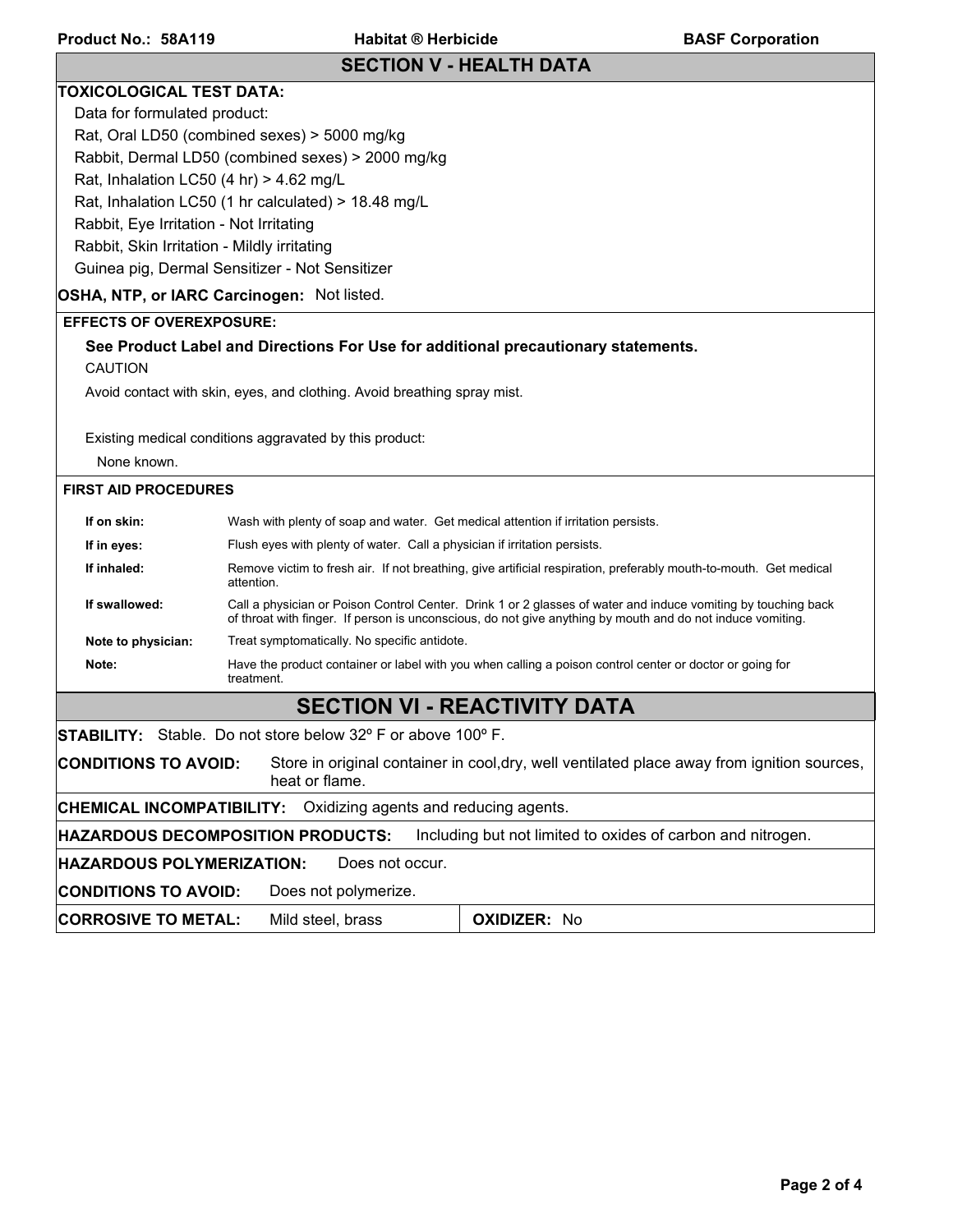# **SECTION VII - PERSONAL PROTECTION**

| Users of a pesticidal end use product should refer to the product label for personal protective equipment<br>requirements.                                                                                                                                                                                                                                                                                                                                                                                                                                                                                                  |                                                                       |                 |  |                   |               |
|-----------------------------------------------------------------------------------------------------------------------------------------------------------------------------------------------------------------------------------------------------------------------------------------------------------------------------------------------------------------------------------------------------------------------------------------------------------------------------------------------------------------------------------------------------------------------------------------------------------------------------|-----------------------------------------------------------------------|-----------------|--|-------------------|---------------|
|                                                                                                                                                                                                                                                                                                                                                                                                                                                                                                                                                                                                                             | RECOMMENDATIONS FOR MANUFACTURING, COMMERCIAL BLENDING, AND PACKAGING |                 |  |                   |               |
| <b>WORKERS:</b>                                                                                                                                                                                                                                                                                                                                                                                                                                                                                                                                                                                                             |                                                                       |                 |  |                   |               |
| <b>Respiratory Protection:</b>                                                                                                                                                                                                                                                                                                                                                                                                                                                                                                                                                                                              |                                                                       |                 |  |                   |               |
| Supplied air respirators should be worn if large quantities of mist/dust are generated or prolonged exposure<br>possible.                                                                                                                                                                                                                                                                                                                                                                                                                                                                                                   |                                                                       |                 |  |                   |               |
| <b>Eye Protection:</b><br>Chemical goggles when respirator does not provide eye protection.                                                                                                                                                                                                                                                                                                                                                                                                                                                                                                                                 |                                                                       |                 |  |                   |               |
| <b>Protective Clothing:</b><br>Gloves and protective clothing as necessary to prevent skin contact.                                                                                                                                                                                                                                                                                                                                                                                                                                                                                                                         |                                                                       |                 |  |                   |               |
| <b>Ventilation:</b><br>Whenever possible, engineering controls should be used to minimize the need for personal protective<br>equipment.                                                                                                                                                                                                                                                                                                                                                                                                                                                                                    |                                                                       |                 |  |                   |               |
|                                                                                                                                                                                                                                                                                                                                                                                                                                                                                                                                                                                                                             | <b>SECTION VIII - ENVIRONMENTAL DATA</b>                              |                 |  |                   |               |
| <b>ENVIRONMENTAL TOXICITY DATA</b>                                                                                                                                                                                                                                                                                                                                                                                                                                                                                                                                                                                          |                                                                       |                 |  |                   |               |
| See the product label for information regarding environmental toxicity.                                                                                                                                                                                                                                                                                                                                                                                                                                                                                                                                                     |                                                                       |                 |  |                   |               |
| <b>SARA 311/312 REPORTING</b>                                                                                                                                                                                                                                                                                                                                                                                                                                                                                                                                                                                               |                                                                       |                 |  |                   |               |
| <b>FIRE:N</b><br><b>PRESSURE: N</b>                                                                                                                                                                                                                                                                                                                                                                                                                                                                                                                                                                                         | <b>REACTIVITY: N</b>                                                  | <b>ACUTE: Y</b> |  | <b>CHRONIC: N</b> | TPQ(lbs): N/R |
| <b>SPILL AND LEAK PROCEDURES:</b>                                                                                                                                                                                                                                                                                                                                                                                                                                                                                                                                                                                           |                                                                       |                 |  |                   |               |
| In case of large scale spillage of this product, avoid contact, isolate area and keep out animals and unprotected<br>persons. Call CHEMTREC (800 424-9300) or BASF Corporation (800 832-HELP). For a small spill, wear personal<br>protective equipment as specified on the label.<br>FOR A LIQUID SPILL: Dike and contain the spill with inert material (sand, earth, etc.) and transfer the liquid and<br>solid diking materials to separate containers for disposal.<br>FOR A SOLID SPILL: Sweep solid into a drum for re-use or disposal. Remove personal protective equipment<br>and decontaminate it prior to re-use. |                                                                       |                 |  |                   |               |
| <b>HAZARDOUS SUBSTANCE SUPERFUND:</b>                                                                                                                                                                                                                                                                                                                                                                                                                                                                                                                                                                                       |                                                                       | No              |  | RQ(lbs): None     |               |
| <b>WASTE DISPOSAL METHOD:</b>                                                                                                                                                                                                                                                                                                                                                                                                                                                                                                                                                                                               |                                                                       |                 |  |                   |               |
| Pesticide wastes are acutely hazardous. Wastes resulting from this product may be disposed of on site or at an<br>approved waste disposal facility. Improper disposal of excess pesticide, spray mix or rinsate is a violation of federa<br>law. If these wastes cannot be disposed of according to label instructions, contact the state agency responsible for<br>pesticide regulation or the Hazardous Waste representative at the nearest EPA Regional Office for guidance.                                                                                                                                             |                                                                       |                 |  |                   |               |
| <b>HAZARDOUS WASTE NUMBER: None</b><br>HAZARDOUS WASTE 40CFR261: No                                                                                                                                                                                                                                                                                                                                                                                                                                                                                                                                                         |                                                                       |                 |  |                   |               |
| <b>CONTAINER DISPOSAL:</b>                                                                                                                                                                                                                                                                                                                                                                                                                                                                                                                                                                                                  |                                                                       |                 |  |                   |               |
| FOR PLASTIC CONTAINERS: Triple rinse (or equivalent) and add rinsate to the spray tank. Then offer for<br>recycling or reconditioning, or puncture and dispose of in a sanitary landfill, or by incineration, or if allowed by state<br>and local authorities, by burning. If burned, stay out of smoke.<br>FOR BULK CONTAINERS: Reusable containers should be returned to the point of purchase for cleaning and re-<br>filling.                                                                                                                                                                                           |                                                                       |                 |  |                   |               |
| FOR MINIBULK CONTAINERS: Clean all tanks on an approved loading pad so rinsate can be collected and mixed<br>into the spray solution or into a dedicated tank. Using a high pressure sprayer, rinse several times with small<br>volumes of water to minimize rinsate.                                                                                                                                                                                                                                                                                                                                                       |                                                                       |                 |  |                   |               |